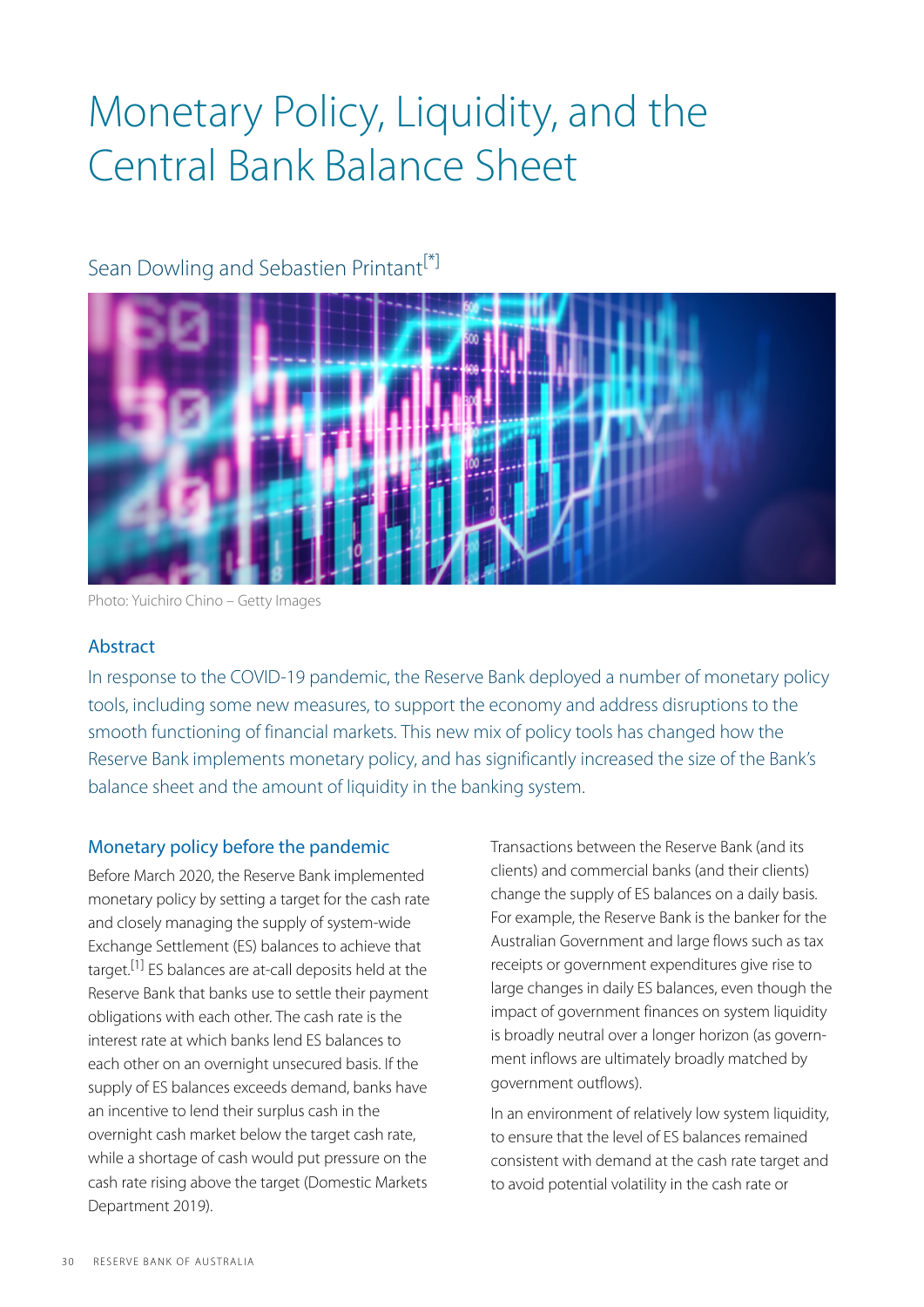disruptions in the overnight cash market and payments system, the Reserve Bank would offset large flows through its daily liquidity operations. Reverse repurchase agreements (repos) contracted in open market operations (OMO) and foreign exchange (FX) swaps were used to inject liquidity when ES balances were projected to fall, and drain liquidity when they were projected to rise.

# The pandemic response: using existing policy tools to address a surge in liquidity demand …

<span id="page-1-0"></span>In late February and through March 2020, the spread of COVID-19 led to the emergence of stresses in global and Australian financial markets as uncertainty rose and downside risks to the economic outlook intensified (RBA 2020). Volatility rose sharply for the prices of many financial assets and signs of dysfunction arose in key financial markets, most notably in government bond markets (Debelle 2020; Kent 2020a).

These stresses led to a sharp rise in the demand for liquidity (Bank for International Settlements 2020; RBA 2020). In Australia, counterparties bid for significantly larger quantities of repo funding at OMO and at higher rates (Graph 1). Had this additional demand gone unfilled, financial conditions would have tightened further. To mitigate this risk, the focus of the Reserve Bank's OMO shifted to providing liquidity support to the financial system. In the first 3 weeks of March, the Reserve Bank's repo operations injected around \$45 billion more than what was required to maintain a stable supply of ES balances – a marked departure from the pre-pandemic framework of tight liquidity management (Graph 2). Market operations were also conducted at much longer tenors to provide greater funding stability for the financial system in a period of elevated economic and financial market uncertainty. The Reserve Bank committed to offer one-month and 3-month OMO repos daily and a 6-month term at least weekly, as long as warranted. These actions alleviated funding pressures in the banking system and met the increase in precautionary demand for liquidity.

# … and introducing a broader policy toolkit to support the economy and market functioning

In addition to providing liquidity support to the financial system through its liquidity operations, the Reserve Bank deployed a number of measures to provide wider support to the economy and address dysfunction in financial markets arising from the pandemic (RBA 2021; Debelle 2021). Since their introduction, these measures have been adjusted in response to the changing outlook for the economy. The Reserve Bank's policy actions have included:<sup>[2]</sup>

• A reduction in the cash rate target from 0.75 per cent to 0.5 per cent in early March, followed by an additional cut to 0.25 per cent in mid March. In November 2020, the cash rate





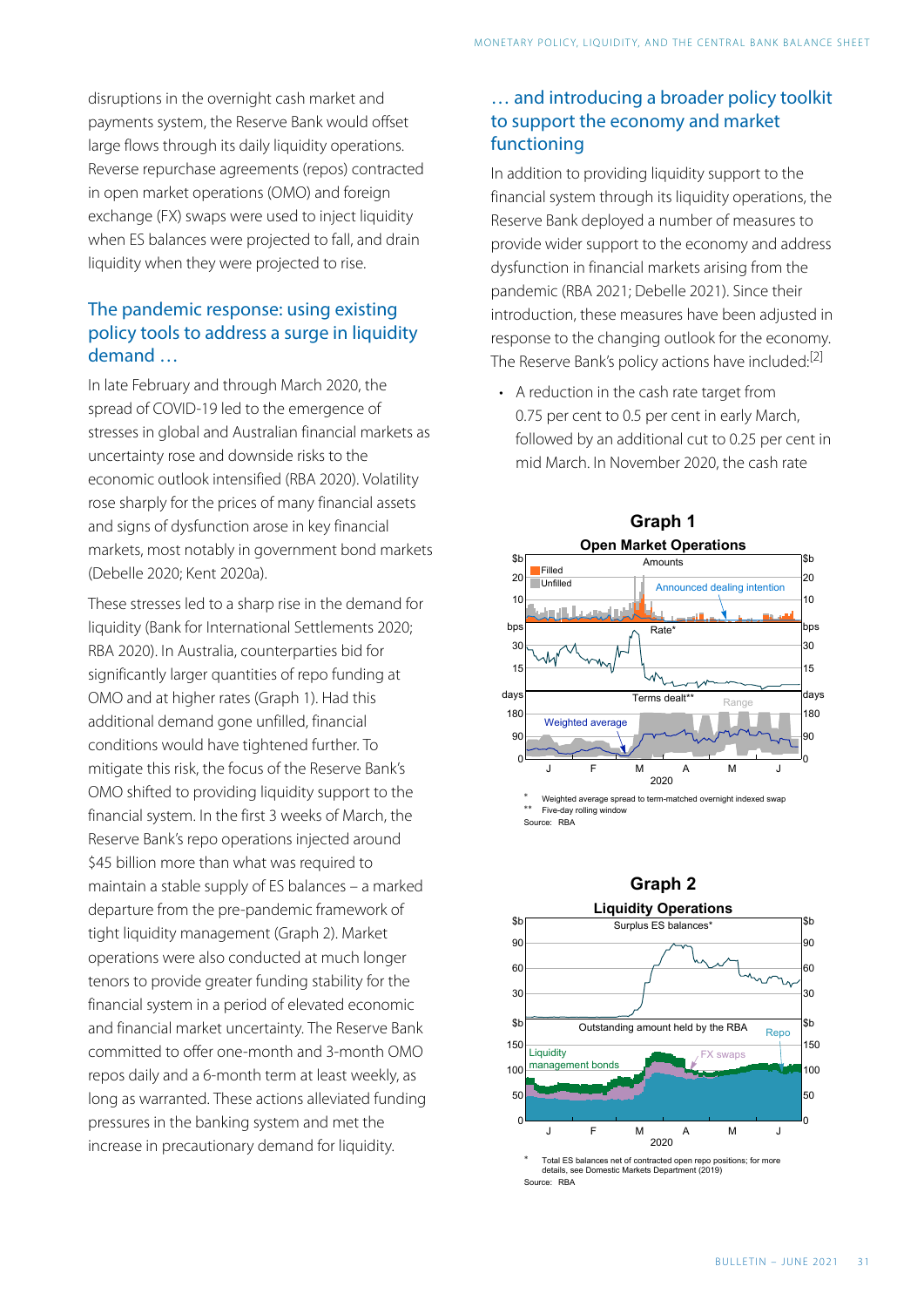target was lowered further to 0.10 per cent. The Reserve Bank Board also committed to not increase the cash rate target until 'progress is being made towards full employment and it is confident that inflation is sustainably within the 2–3 per cent target band'.

- A target for the yield on the 3-year Australian Government bond of around 0.25 per cent, introduced in March 2020, and cut to 0.1 per cent in November 2020. The Reserve Bank has committed to purchase Australian Government Securities (AGS) as required to achieve this target. The 3-year yield target reinforces the Board's forward guidance on the cash rate target and helps to lower borrowing costs for businesses and households.
- A commitment to purchase government bonds to support market functioning as required. These purchases are in addition to those made as part of the Reserve Bank's other policy actions.
- A term funding facility (TFF) announced in March 2020 to provide 3-year repo funding for the banking system, with particular support for credit to small and medium-sized businesses. Initial funding allowances equal to 3 per cent of each eligible institution's total credit outstanding could be drawn down by the end of September 2020. Institutions could also access an additional allowance if they increased their lending to small and medium-sized businesses and, from October 2020, a supplementary allowance (equal to 2 per cent of their outstanding credit). The deadline for drawing down the additional and supplementary allowances is 30 June 2021.
- A program of longer-term government bond purchases. Under the bond purchase program (BPP), the Reserve Bank buys AGS and bonds issued by the state and territory borrowing authorities (semis) with residual terms to maturity of around 5 to 10 years. The initial program was \$100 billion in size and commenced in November 2020. In February 2021, the Board announced that an additional \$100 billion of bonds would be purchased

when the initial program concluded in April 2021.

Reflecting the broader range of policy measures, the size and composition of the Reserve Bank's operations in financial markets has changed significantly over the past year (Graph 3). Take-up of the TFF was initially gradual but accelerated in the lead-up to the deadline for initial allowance drawdowns (Alston *et al* 2020). Ahead of the deadline to draw down additional and supplementary TFF allowances, take-up of the TFF has begun to pick up again.

Since March 2020, the Reserve Bank has purchased around \$240 billion in government bonds, expressed in market value terms. In the early stages of the pandemic, the Reserve Bank purchased around \$60 billion of AGS and semis to address market dysfunction and achieve the 3-year yield target. Since then, another \$30 billion of AGS have been purchased to keep the 3-year yield around the target. To date, around \$155 billion of bonds have been purchased under the Bank's BPP.

The new monetary policy measures have significantly added to system liquidity (discussed further below). The Reserve Bank chose to provide more monetary stimulus than otherwise by leaving this additional liquidity in the banking system instead of conducting offsetting market operations (Kent 2020b). A consequence of this is that the size

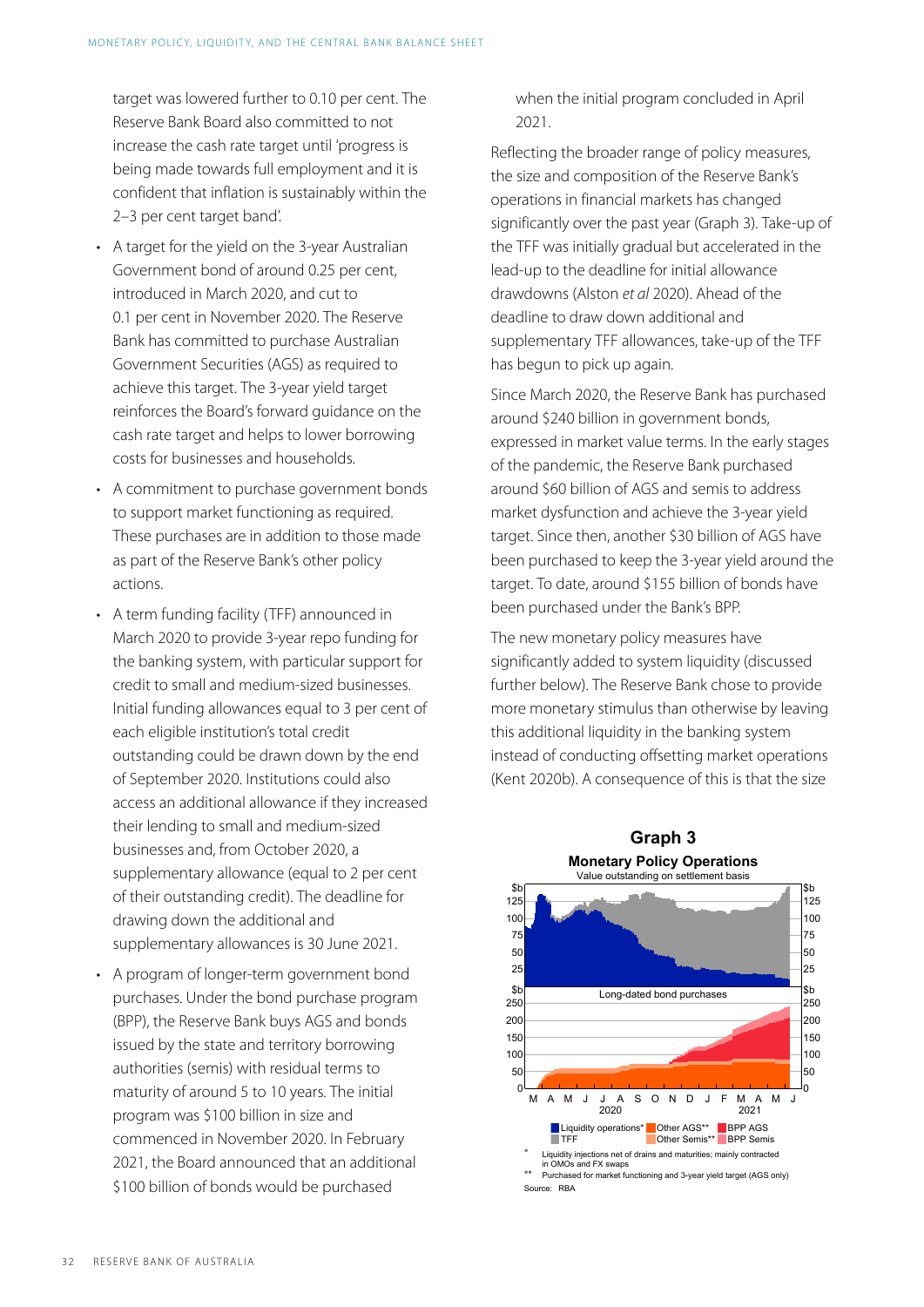of liquidity operations is no longer set to target a particular level of ES balances each day. Instead, since April 2020 daily OMO have provided repo funding in full to all participants who submit bids for the Reserve Bank's preferred terms at or above a stable rate (since November 2020, this has been 0.10 per cent, consistent with the new cash rate target and 3-year yield target announced at the November Board meeting). While the size of these operations initially rose sharply, since the middle of 2020 they have been significantly below prepandemic levels, reflecting the increase in liquidity in the banking system and substitution towards longer-term TFF funding (Graph 3). Because the liquidity impact of large government flows does not need to be managed as closely as previously, the Reserve Bank has not contracted any FX swaps for this purpose since March 2020.

# The Reserve Bank's policy measures have led to a large increase in liquidity in the banking system

The policy measures introduced by the Reserve Bank since the start of the pandemic have contributed to a significant increase in liquidity in the banking system (Graph 4). The supply of surplus ES balances has risen to around \$250 billion compared to a pre-pandemic average of \$2–3 billion. TFF drawdowns and the Reserve Bank's bond purchases have injected around \$380 billion of liquidity, more than offsetting a \$60 billion liquidity withdrawal due to the decline in the amount of outstanding OMO repos and FX swaps.

While the Reserve Bank's policy measures have led to an increase in liquidity, the outstanding amount of surplus ES balances is also affected by other transactions. As previously mentioned, the most significant of these transactions for system liquidity (outside policy transactions) tend to be made by the Australian Government. Between March and September 2020, government transactions reduced liquidity by about \$90 billion as the pace of AGS issuance increased by more than (net) spending by the government. More recently, government flows have injected around \$15 billion in liquidity as AGS issuance has slowed and government spending has picked up.

Because of the design of the Reserve Bank's policy measures, the increase in the supply of ES balances will not be permanent. Funding provided to banks under the TFF will need to be repaid to the Reserve Bank 3 years after it is received (or earlier if the banks choose), which will result in a reduction in banks' ES balances. And when the Reserve Bank's holdings of semis mature, funds are debited from the accounts that state and territory governments hold at commercial banks. In turn, these banks will pay the Reserve Bank by transferring ES balances, resulting in an overall decline in the supply of ES balances.

When the Reserve Bank's holdings of Australian Government bonds mature, there is ultimately also a decline in ES balances, although the timing of this effect is less straightforward than it is for semis. Because the Reserve Bank is the banker for the Australian Government, all principal and interest payments on Australian Government bonds are funded through the government's deposits held at the Reserve Bank. When these payments are made to the Reserve Bank, the size and composition of the Reserve Bank's balance sheet will change: when Australian Government bonds mature, assets will decline because the bonds that the Bank once held have matured and liabilities will fall, reflecting a reduction in the size of government deposits. Because none of these flows reach the commercial banking sector, there is no direct impact on ES



# **Graph 4**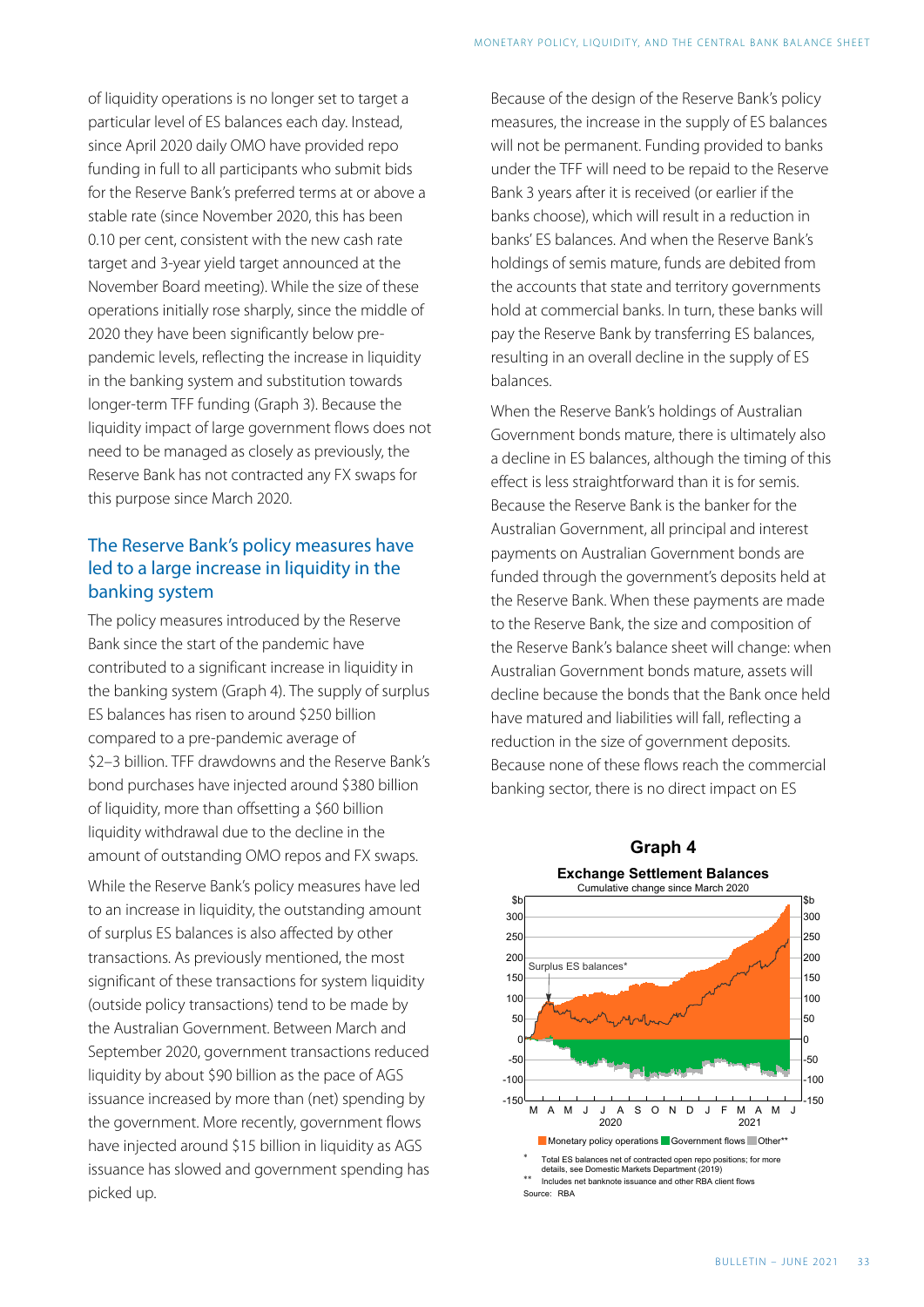balances. However, these AGS maturities will still lead to a reduction in ES balances. The Australian Government currently has around \$60 billion in deposits at the Reserve Bank, while the Bank holds around \$180 billion of Australian Government bonds. As such, the Australian Government will ultimately need to raise additional funds to repay these bonds, either by issuing new AGS to the private sector or via increased revenue and/or reduced expenditure. All these options would result in a net increase in cash flow from the private sector to the government and so lead to a decline in ES balances.

#### The Reserve Bank balance sheet

The size and composition of the Reserve Bank's balance sheet has changed significantly since the onset of the pandemic, reflecting the Bank's recent policy measures. Accordingly, these balance sheet changes can provide insights on the Reserve Bank's policy stance (Kent 2020b). This is different to the pre-pandemic period when the size of the balance sheet was largely independent of the stance of policy.

#### Before the pandemic, changes in the balance sheet were largely driven by liabilities …

<span id="page-4-1"></span><span id="page-4-0"></span>Before the pandemic, variations in the size of the balance sheet were largely driven by changes in liabilities that were beyond the Reserve Bank's control (Graph 5 and Graph 6). For example, the Australian Government and other clients of the Reserve Bank decide upon the size of their deposit balances, and the stock of banknotes in circulation changes in line with the demand for physical cash. Changes in the size of these liabilities have a liquidity impact.[\[3\]](#page-6-3) To ensure that the supply of ES balances remained consistent with demand at the cash rate target, the Reserve Bank would offset these changes by transacting repos, FX swaps and outright purchases of securities close to maturity. In other words, material changes in liabilities were externally determined and the Reserve Bank would decide on the mix of assets to hold that would best meet its monetary policy objectives. [\[4\]](#page-6-4) Over time, the composition of assets between repos, FX swaps

and securities would vary in response to pricing, market functioning and other policy considerations.

#### … but now, strong growth in assets is driving changes in the balance sheet

Since the introduction of the Reserve Bank's policy measures in early March 2020, the balance sheet has nearly tripled in size from around \$170 billion to more than \$460 billion. This increase is equivalent to around 15 per cent of GDP. In contrast to the decade prior to the pandemic, the Reserve Bank's policy measures have directly influenced the size of its balance sheet. Accordingly, the size and



#### **Graph 6**



Purchased under programs announced in March and November 2020 Source: RBA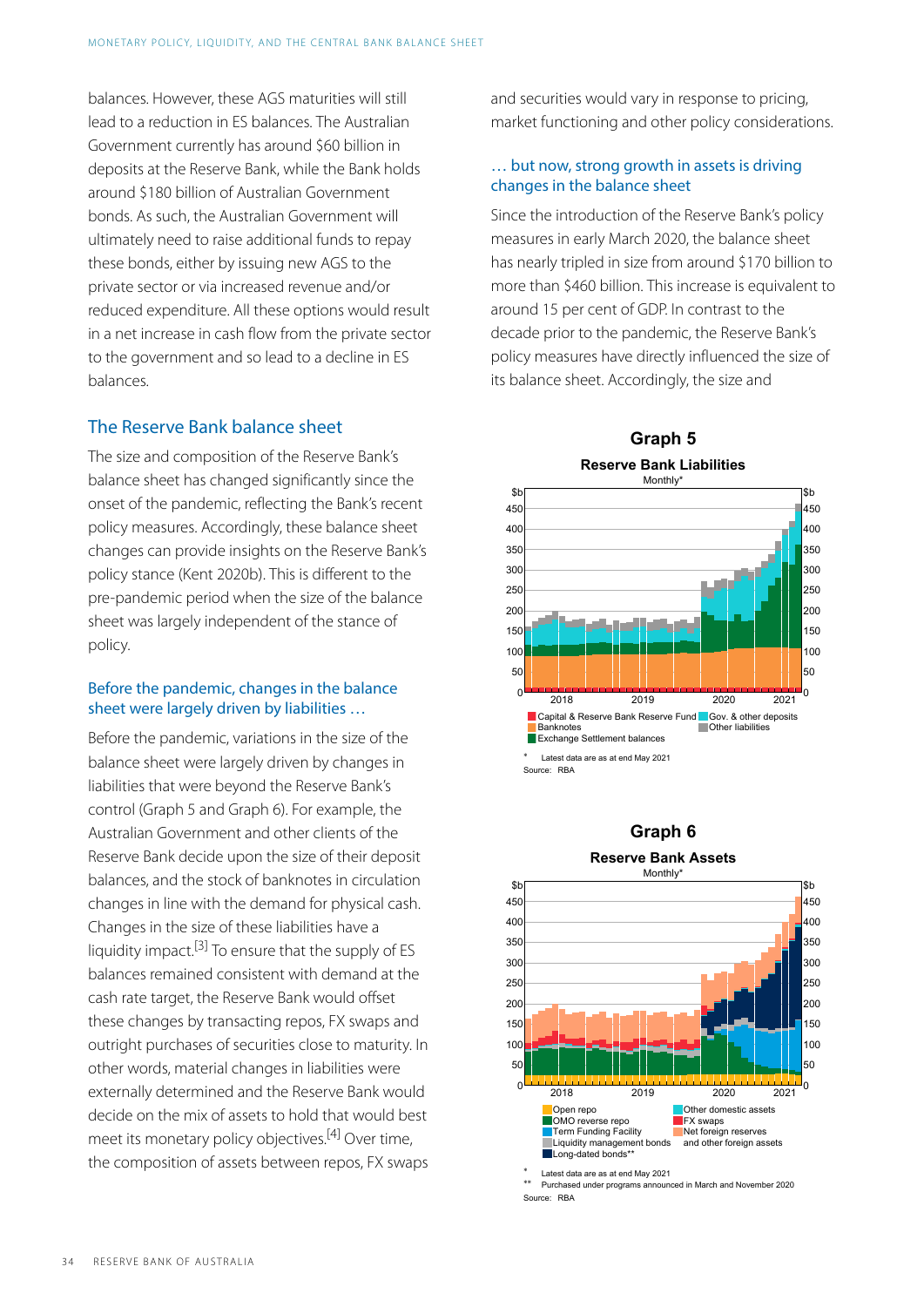composition of the balance sheet can reveal how these policy measures have been used, and provide insights into the Reserve Bank's policy stance.

<span id="page-5-0"></span>Reflecting the initial policy response to the pandemic, the Reserve Bank's balance sheet grew by around \$90 billion between early March and early April 2020. The stock of outstanding OMO repos (also known as the OMO repo book) doubled in size to \$100 billion, and accounted for as much as 37 per cent of the Reserve Bank's assets in June 2020 (compared to around 25 per cent before the pandemic). More recently, the OMO repo book has fallen to around \$10 billion, its lowest level since 2013. The Australian dollar FX swap book has decreased in size as previously contracted swaps rolled off and no new FX swaps have been contracted for liquidity management purposes since March 2020. At the same time, the TFF has grown to \$127 billion and comprises around 27 per cent of total assets.

The Reserve Bank's outright holdings of government bonds have risen by around \$230 billion, and now make up around half of total assets. Before the onset of COVID-19 , the Reserve Bank's holdings of government bonds were much smaller – typically making up between 5 and 10 per cent of total assets. As previously discussed, the Reserve Bank is purchasing government bonds with much longer residual maturities as part of its policy response to the pandemic. As a result, the average term to maturity of the Reserve Bank's outright government bond holdings has increased to around 5 and a half years, from around 15 months previously (Graph 7).

An increase in the Reserve Bank's assets is associated with a corresponding increase in liabilities. Recall from the earlier discussion that all transactions between the Reserve Bank and other market participants will change the supply of ES

balances. The Reserve Bank has funded the acquisition of assets from the private sector through the creation of ES balances, which are liabilities of the Reserve Bank.

The overall size of liabilities is now largely determined by growth in assets, over which the Reserve Bank now exerts a significant degree of control. [\[5\]](#page-6-5) However, the composition of liabilities remains largely outside of its control, because many of these liabilities remain determined by external factors. For example, during mid 2020, ES balances declined in spite of an overall increase in the size of the balance sheet because the Australian Government increased its deposits at the Reserve Bank. This has partly reversed since late 2020, leading to a decline in government deposits and an increase in ES balances. Separately, growth in the value of banknotes in circulation since the start of the pandemic has replaced around \$12 billion in ES balances, as the Reserve Bank deducts balances from commercial banks' ES accounts as payment for these new banknotes (Guttmann *et al* 2021).

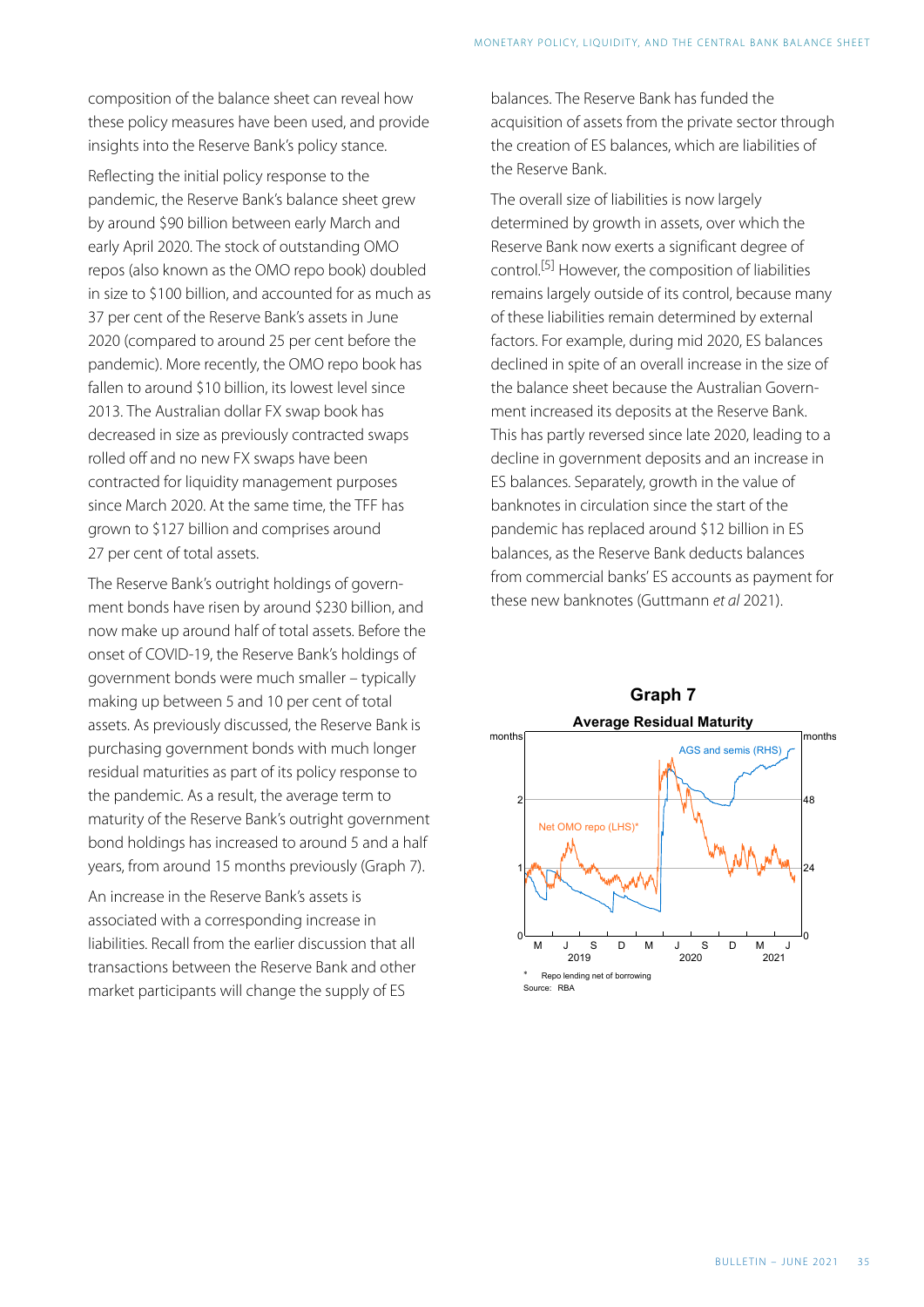# Conclusion

In order to support the economy through the pandemic, the Reserve Bank has made significant changes to its monetary policy implementation. A number of new monetary policy tools have been introduced, complemented by the Reserve Bank's existing market operations. The use of this broad range of policy tools has led to a large increase in liquidity in the financial system. At the same time, these policy measures have also changed the size, composition and residual maturity of the Reserve Bank's balance sheet. Reflecting the introduction of

#### Footnotes

- <span id="page-6-0"></span>[\[\\*\]](#page-0-0) The authors are from Domestic Markets Department.
- <span id="page-6-1"></span>For more details on the relationship between the cash rate and other interest rates, see Atkin and La Cava (2017).  $[1]$
- <span id="page-6-5"></span><span id="page-6-2"></span>For more details on these measures, see Debelle (2020), Kent (2020b) and Lowe (2021).  $[2]$
- <span id="page-6-3"></span>For more details on the relationship between the Reserve Bank's liabilities and the supply of ES balances, see Robertson (2017). [\[3\]](#page-4-0)
- <span id="page-6-4"></span>If the Reserve Bank did not conduct liquidity operations, movements in government deposits and banknotes would not change the size of the Reserve Bank's balance sheet. This is because changes in these liabilities result in an equal and opposite impact on ES balances, such that total liabilities remain unchanged. However, the Reserve Bank's operations kept ES balances relatively stable before  $[4]$

the TFF and the Reserve Bank's government bond purchases, the balance sheet has nearly tripled in size since the pandemic – to more than \$460 billion or around 23 per cent of GDP – and the residual term to maturity of the Bank's assets has significantly increased. These metrics show that the Reserve Bank's policy measures have provided a significant amount of support to the Australian economy, and will continue to do so for some time.  $\mathbf{\bar{w}}$ 

the pandemic (by changing the size of its assets). As a result, changes in these other liabilities would directly lead to a change in the size of the Reserve Bank's balance sheet.

The size of the Reserve Bank's balance sheet will also change in response to changes in the market prices of assets held outright, including the prices of longer-term AGS and semis purchased as part of the Reserve Bank's policy actions. Since the balance sheet is measured in Australian dollars, its size will also change in response to movements in foreign exchange rates, which affect the Australian dollar value of the Bank's foreign currency assets. [\[5\]](#page-5-0)